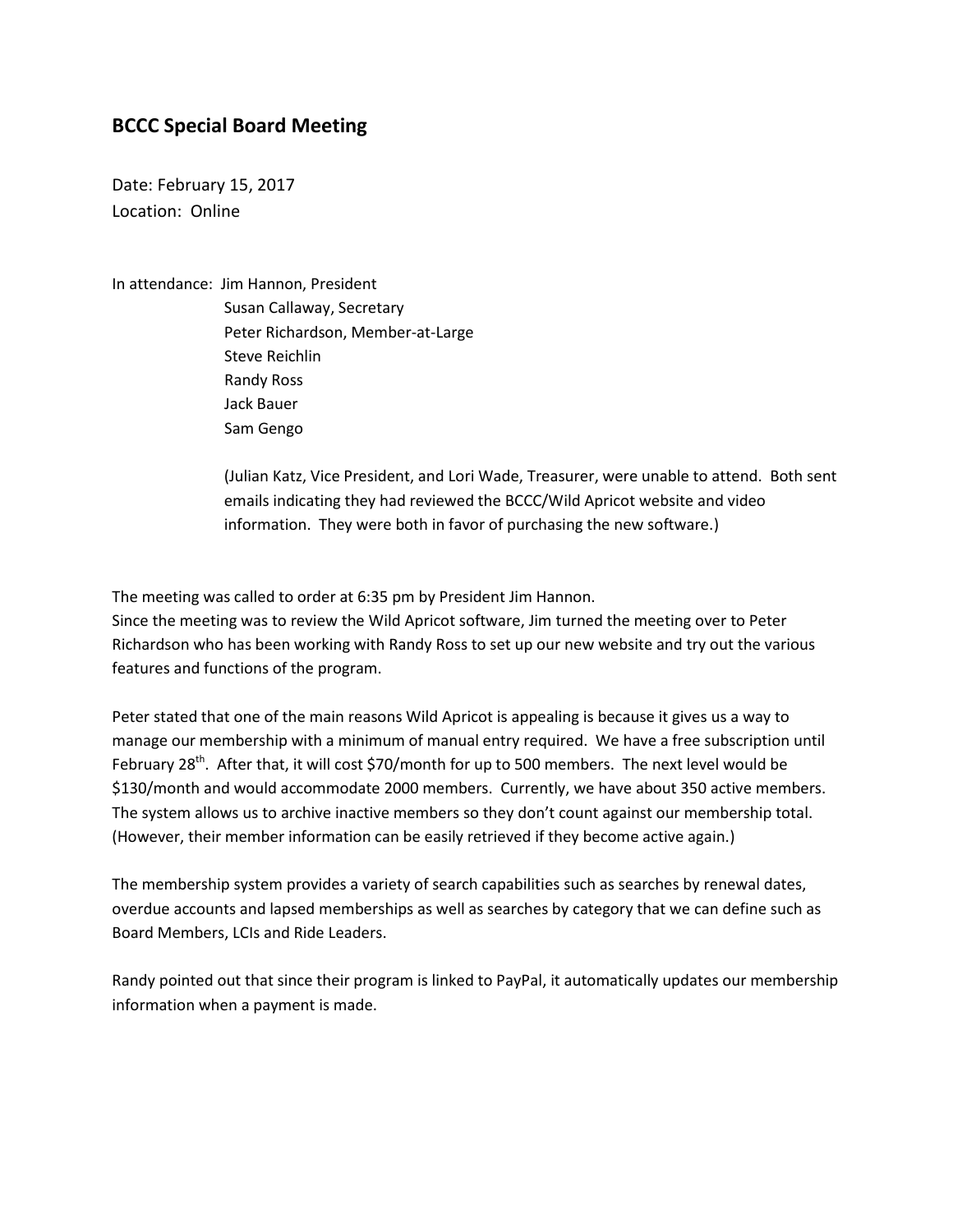Peter explained that the system is set up to automatically send out renewal notices 30 days in advance, 15 days in advance and on the date payment is due. Then it sends out a notice that a membership is out of date and reminds the person to please pay. If a person chooses to pay by check rather than through PayPal, then they have to print out an invoice and mail it with their payment, and their information will have to be entered into the system manually. The system requires a person to click on/sign the waiver form the first time they register with the system. But it does not require signing the waiver to renew membership. Peter said the way to work around this would be for our system administrator to "uncheck" the signed waiver box on the memberships right before they come up for renewal so they would have to sign it again when they make their renewal payment.

Peter then reviewed the information that the system collects on each member and explained what can or cannot be publicly viewed, as well as which information members can choose not to have visible. Certain information must remain public such as name, phone # and emergency contact information so ride leaders have access to that information in case of an accident. Another benefit of this system is that members will now be able to update their own information, for example, if their address or phone number changes.

Randy pointed out that the payment page indicates how to pay by PayPal or check, and once you access that page, if you don't make a payment, it will remind you that you haven't paid yet.

Peter reviewed the member registration form, sign-in process and privacy settings and explained that each member would have their own user ID and password. He also explained which information members vs non-members are able to see.

Next, Peter walked us through the various pages and features of the system and our website. There is a special announcements page which will allow ride leaders to announce changes in rides due to bad weather, road conditions, etc. Wild Apricot also provides us with a newsletter template and the ability to send out email blasts. We could also use the system to recruit and keep track of members who volunteer for an event. In addition, the system will keep track of our store inventory since the payments are via PayPal.

Randy said that in his opinion Wild Apricot is a very robust system that is easy to use. He says it would be a good investment and he would vote for it if he were a Board Member.

Steve agreed that it looks like a wonderful system with many capabilities.

Peter explained that Wild Apricot allows for 10 administrators and they can have different levels of access. For example, this will allow the Ride Leaders to update the information for the Saturday rides, even though they don't have access to other areas of the program.